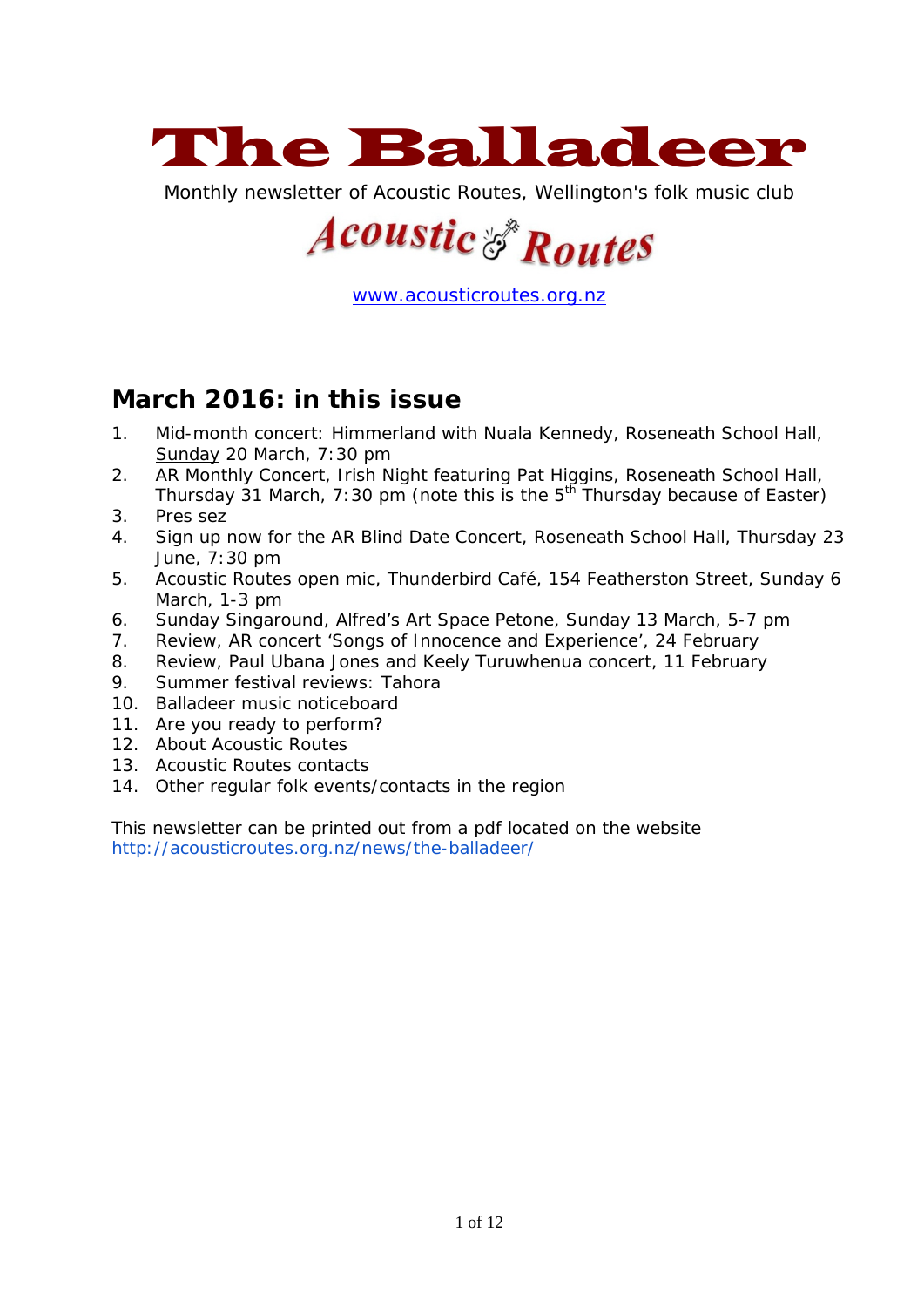# **1. Mid-month concert: Himmerland with Nuala Kennedy, Roseneath School Hall, Sunday 20 March, 7:30 pm**

Here's a special night of dynamic and different music! Whoever remembers this band from Denmark on its previous visit will be excited to see these talented, creative and original musicians again – while those who haven't heard Himmerland before are in for a real treat.



This time around, the band consists of Eskil Romme, a Dane who plays saxophone in many musical outfits; Sigurd Hockings, also Danish and one of his country's most skillful folk guitarists; Ayi Solomon, originally from Ghana though living in Copenhagen, an accomplished percussionist who also sings; and Nuala Kennedy, an Irish singer and flautist who first met these Scandinavians in 2015 in Australia – giving the term 'world music' some real meaning!

But this music is not a mish-mash of anything and everything, rather the fruit of collaboration amongst four very skilled and creative musicians who mix their own traditions with a bit of jazz, a bit of humour and a lot of spirit.

So come along and give the music-lover in you a night to remember.

#### **Entry \$20 members, \$25 non-members**

[Roseneath School](https://maps.google.com/maps?q=Roseneath+School,+Maida+Vale+Road,+Wellington,+New+Zealand&hl=en&ll=-41.286546,174.803081&spn=0.009094,0.01708&sll=-40.799894,175.310128&sspn=37.337214,69.960938&oq=roseneath+school&hq=Roseneath+School,&hnear=Maida+Vale+Rd,+R) Hall is a beautiful little space just out of the central city with good acoustics and a proper stage, lighting, etc.

Access is down a short lane off the street (Maida Vale), next to a church and a small row of shops. There's parking in the school grounds and the number 14 bus goes right past.

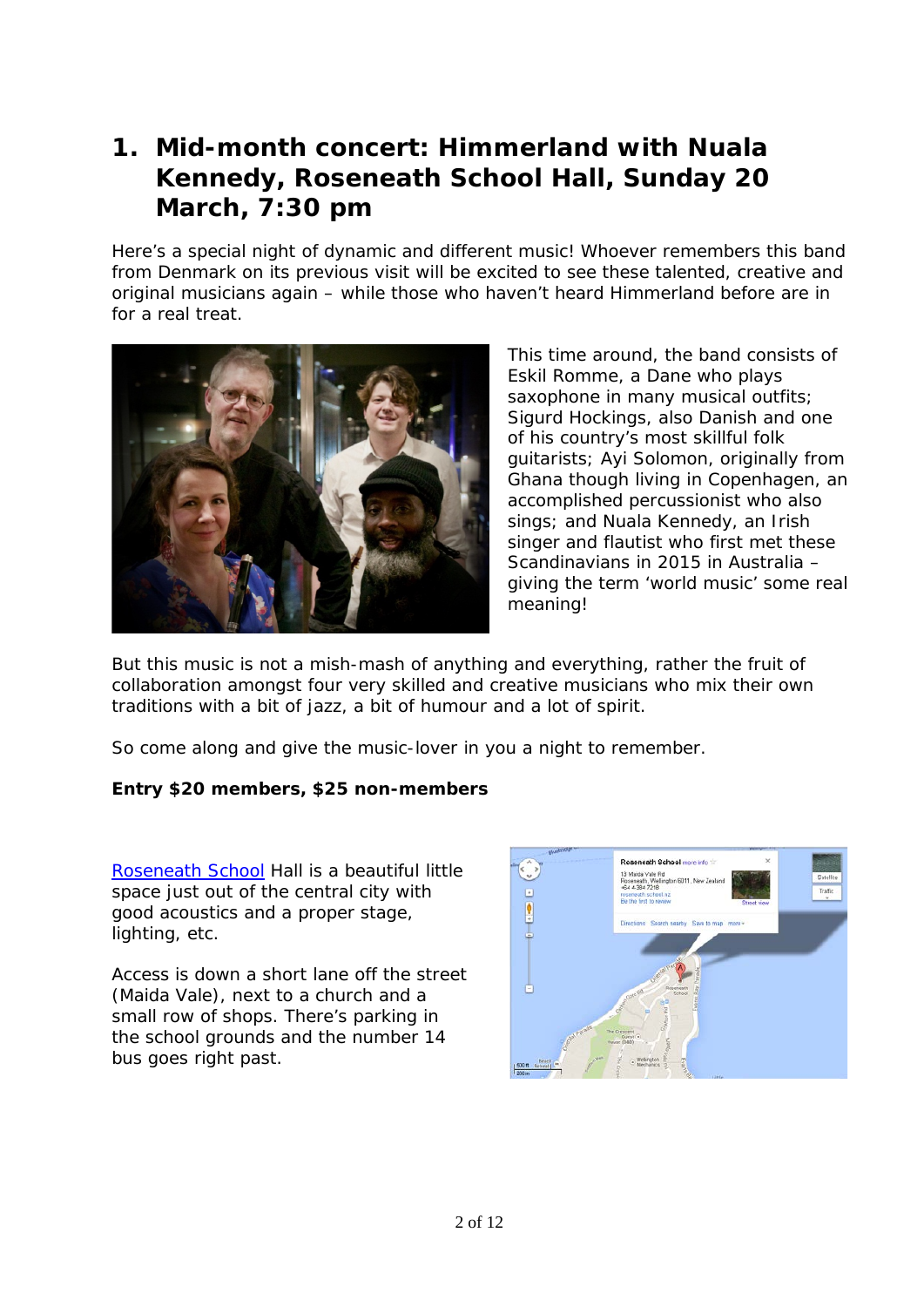# **2. AR Monthly Concert, Irish Night featuring Pat Higgins, Roseneath School Hall, 31 March, 7:30 pm**



We are putting off our usual fourth Thursday concert until the fifth Thursday to avoid the Easter holiday – and it'll be worth waiting for!

With a nod to St Patrick's Day earlier in the month, we are devoting this evening to Irish music, and opening the floor in come-all-ye style for anyone to contribute their favourite

song, tune or verse.

To enrich the second half of the evening we have a bit of the real thing with esteemed local musician Pat Higgins as our guest.

Those who attended our recent Scottish night can look forward to enjoying again the special pleasure of sharing music amongst friends, while those who missed that occasion have a chance to make amends.



#### **Entry \$5 members, \$10 non-members**

### **3. Pres sez**



Kia ora katoa

There seems to be a glut of cultural entertainment in Greater Wellington at present - a person can hardly move for festivals of something or another, and every day, it seems, another live music date starts up as a regular fixture one should add to the diary. This is all very well for the mobile and solvent, and I suppose for performers, if it means more exposure and more paid work - but it seems as if there are hardly enough nights in

the week or days in the weekend to do justice to this excess of opportunities. It's one face of the headlong consumerism that we are constantly badgered into these days – you can buy yourself an endless diet of gratification and never mind about the state of the world, eh?

Perhaps this surfeit is behind the low attendances we have had at the Roseneath hall since the return from the summer break. Whatever the cause, these low turn-outs are a worry to your Committee. I may be stating the obvious when I say that the Committee works only for your musical pleasure – that's our reason for being, so if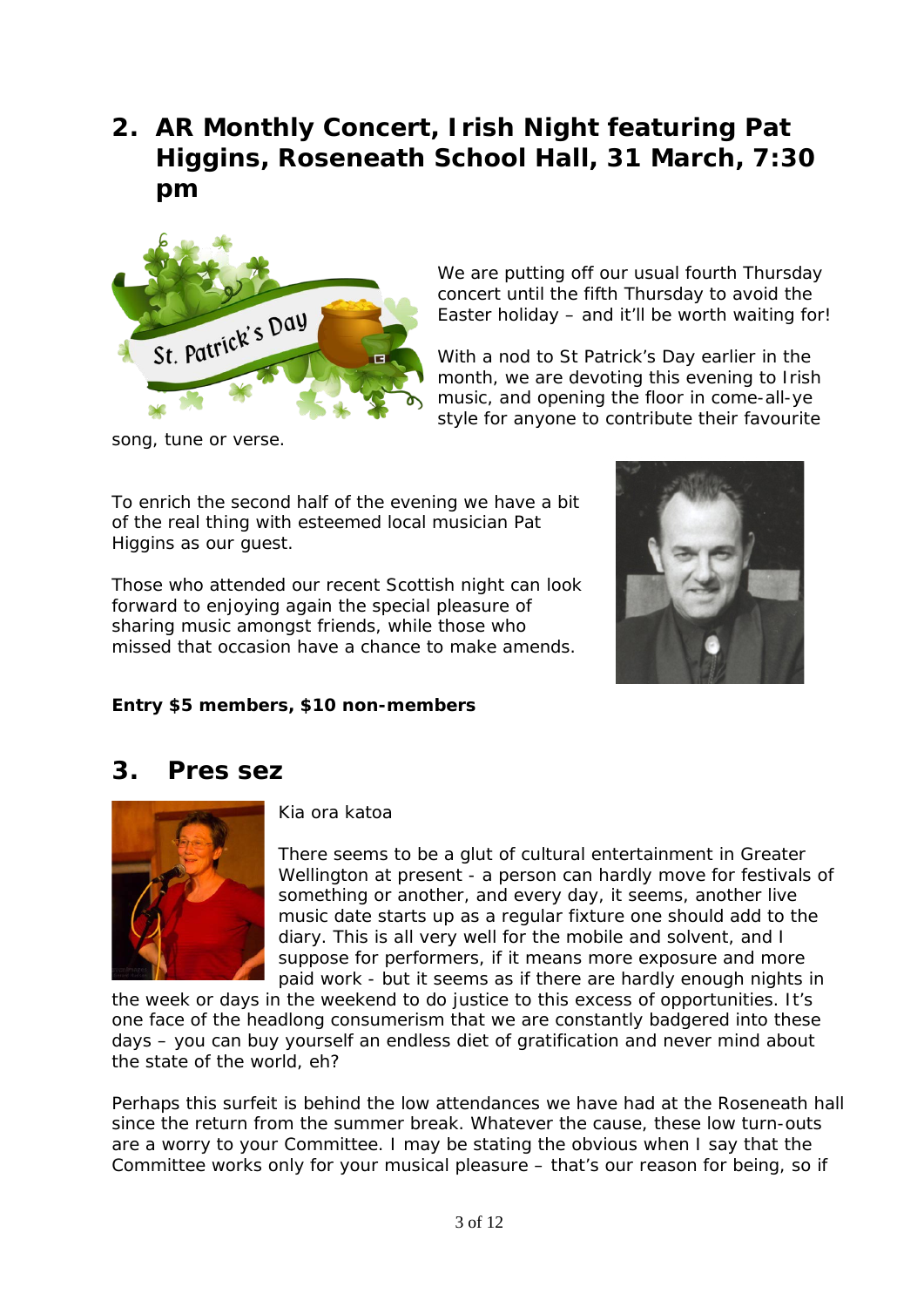only small numbers of people turn up to enjoy what we are organising in the club's name, we have to ask why. There's a financial aspect to this – we don't want to drain the club's bank account by spending on things that don't command your interest – but there's also a very basic issue to be considered of whether the provision of folk music through the mechanism of an entity such as Acoustic Routes is still wanted in our city. I foresee this needing to be addressed at the AGM that must occur in July or August - and some would say it was already the elephant in the room at the last AGM.

Meanwhile, folk music is traditionally not a market-place commodity but something that people support because of the values it represents as much as the pleasure it gives. So if you still feel a loyalty to this notion, let's see it guiding your entertainment choices in the next few months. We've planned some really great evenings of music both familiar and new for you to enjoy and participate in, so…

ka kite ano – Pamela

## **4. Sign up now for the AR Blind Date Concert, Roseneath School Hall, Thursday 23 June**



Hi Folkie Acoustics.

It's time to start getting your names to me for the Acoustic Routes 2016 Blind Date concert.

A blind Date concert is where you give in your names and contact details and then two months before the concert, names are randomly pulled out of a hat and put into groups. It is then your job to find out who the others in your group are, contact them and get together and practice to prepare a 20-minute performance for the concert.

It's always lots of fun and you often get to meet and play music with people you have never played or sung with before. The more people entering, the merrier. Please get you names and contact details to me before the AR monthly concert on 28 April, where the groups will be drawn.

Murray Kilpatrick [Julmur@paradise.net.nz](mailto:Julmur@paradise.net.nz) phone 239 9951

Let's make this a great night.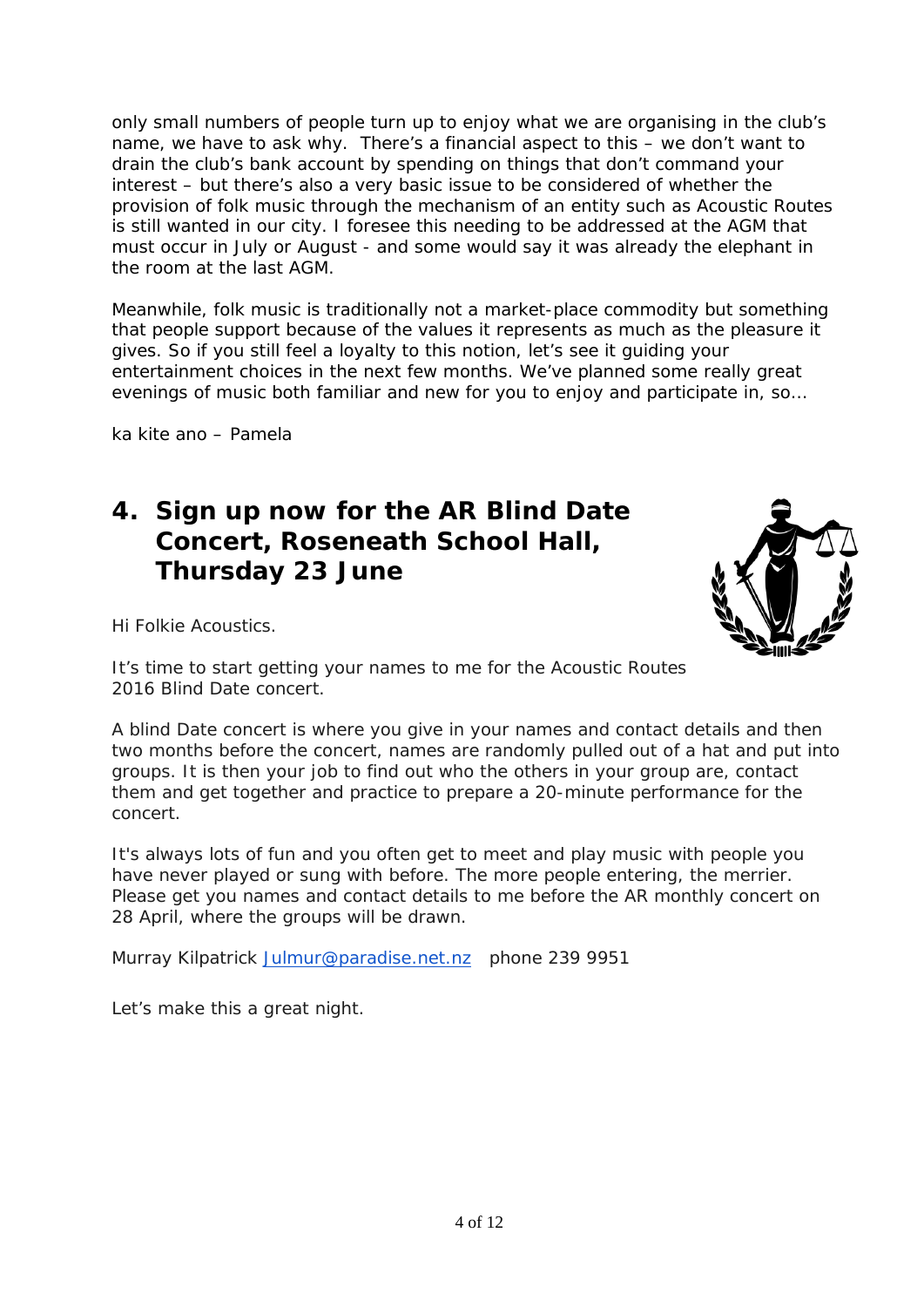# **5. AR open mic, Thunderbird Café 154 Featherston Street, Sunday 6 March, 1-3 pm**

Open to all acoustic performers. Drop in, put your name on the list and do a couple of numbers for the customers. In this friendly and hospitable setting you'll see some familiar faces from other AR occasions, and get some good conversation, eats and drinks as well as music. Turn up promptly if you want to be sure of getting on the list.



Contact: Kevin Ikin [kevin.ikin@clear.net.nz](mailto:kevin.ikin@clear.net.nz)

# **6. AR Sunday Singaround, Alfred's Art Space Petone, Sunday 13 March, 5-7 pm**



Those of you who have been to the singaround before already know about the wonderful gallery which has also proved to be a marvellous performance space for the monthly singaround. If you haven't been yet, come and share a song, a tune, a poem or a story. Coffee and tea will be available. Entry: a gold coin for the koha bowl

<http://www.facebook.com/Alfred.Memelink.Artist>

## **7. Review, AR concert 'Songs of Innocence and Experience', Daniel White, with Sue Harkness and Col Wright**, **24 February**

Apologies to William Blake for borrowing the titles to two of his collections of poems, but it goes a small way to summing up the scope and appeal of another fine night's entertainment that deserved a far bigger audience than the small number who turned up.

As most of you will know, Daniel White won the 2015 Joan Prior Young Performers Award, judged and announced at Wellyfest. Our opportunities to hear him until this concert had been limited to short sets at Acoustic Routes last year and then at the award final. This was a chance to absorb a full set of Daniel's self-composed songs and guitar instrumentals, and as he said, to try an album's worth of songs and tunes on a live audience.

Those of us who had seen Daniel perform before would have been mostly familiar with his beautiful guitar playing and we were treated to that again, with an opening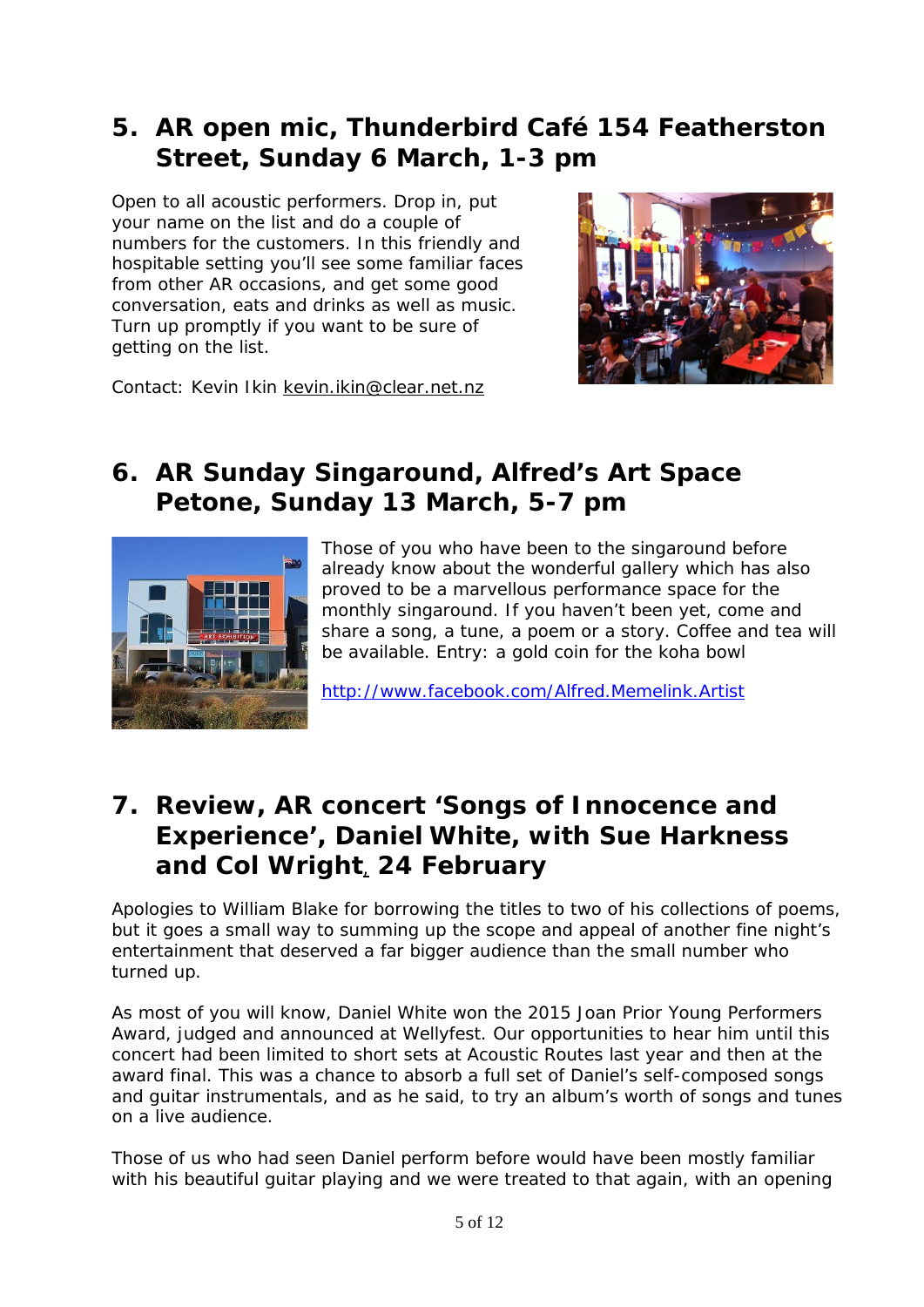medley of tunes, a sombre piece performed at a funeral, the up-tempo "Rush Hour" developed while busking on Lambton Quay, and the mellow and reflective "Ariel". However, Daniel has been focusing a lot of attention on his songs lately and they made up most of his concert set. They were mostly songs of young love, including one, "Amazing" written when he was still at school. His gentle voice suits these songs – songs of innocence, if you like - which I found refreshing and appealing. It will be interesting to see where Daniel's song writing takes him from here.

In contrast to this emerging young talent, the first half of the programme gave us the voices of experience; two stalwarts of the folk scene: Col Wright and Sue Harkness.

Col Wright, to whom Acoustic Routes owes a huge debt for his contribution and support over many years, opened the night with a trio of songs, mixing sadness and silliness: an Irish song lamenting the death of a bittern beside a frozen lake, a pisstake about the F-111 fighter jet and Col's own haunting commemoration of the Erebus disaster.

Sue Harkness demonstrated her performance skills and her comprehensive repertoire and knowledge of folk music with a set ranging from trad to music hall. Sue sang the songs mostly unaccompanied after a wrist injury forced her to change her programme and restricted her guitar accompaniment to just a couple of numbers, but her fine voice came to the fore on standards such as "High Germany", "The Blantyre Explosion" (referenced to the West Coast mining tragedy at Pike River), and the New Zealand classic, "Bright Fine Gold", with a terrible tongue twister of a song to wrap up.

Kevin Ikin

# **8. Review, Paul Ubana Jones and Keely Turuwhenua concert, Thursday 11 February**

Attempting to write a review directly after this concert would have produced something incoherent. The point is I was so mightily 'wowed' on the night I may not have made literal sense in the immediate afterglow! Now, on reflection, I find myself brooding over the fact I never went to see Keely Turuwhenua play Botanical Gardens magic in January, and blown away to have shared Paul Ubana Jone's 'heart and soul' in a highly intense, intimate evening.

I had expected a hall humming with the summer vibe of our music-loving crowd. But when it was clear the audience was not going to swell to maximum hall capacity, the show commenced...As soon as Keely began, we knew we were in for one treat of night. Keely's confident guitar and vocals put us all in a relaxed, intrigued state. What made her performance stand out was her subtle use of gadgetry to add layers of harmonies – the level of use of this was perfect, not too much to dominate her main vocal part, but when it was introduced you wanted it.

I didn't feel the need to hear covers from Keely. In her own 'Wide Open Spaces' she sang about seeing the world up-close-and-personal, and we sure felt up-close-andpersonal. I was impressed by the closing song 'Home' with its beat, guitar riffs, and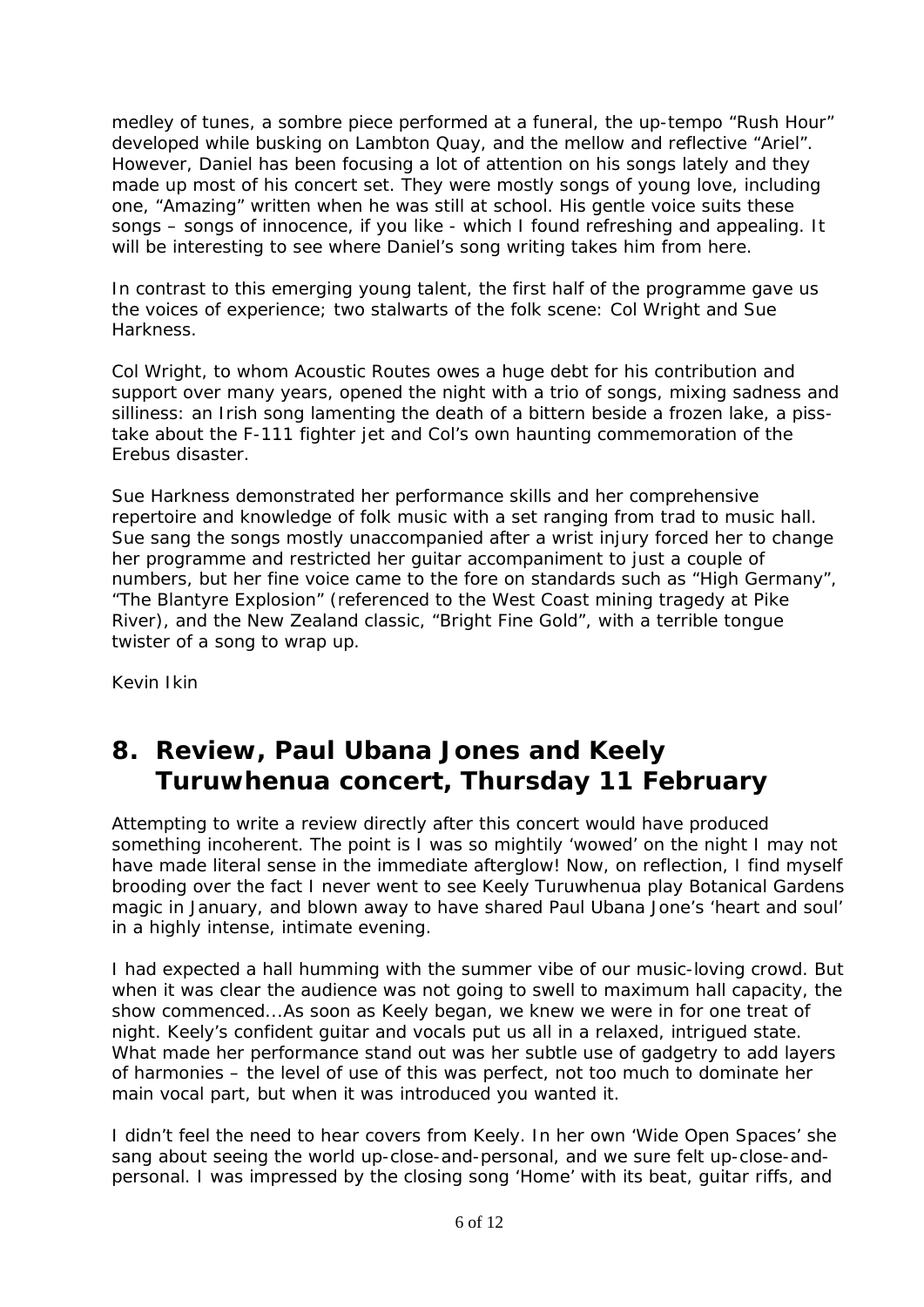multiple harmonies. I don't know Keely's musical aspirations; maybe she has her sights set on the more popular. But, I like the fact she embraces the folk scene (whilst never pretending to play folk as such), bringing her refreshing vibe and professional approach.

It was obvious there was mutual appreciation between the two artists of the night (the acts a great match by the way, Committee!) After commanding more applause for Keely, Paul explained that he was connecting back to his folk roots. Folk clubs are where it all started for him in London, followed by visits to see many influential blues/rock legends, and classical concerts too. Kicking off with 'Golden Gate' he showed how he first developed his finger-style. 'Who We Are' then showcased some astonishing guitar work, no digit redundant! The intensity built further with an arrangement of The Beatles' 'Norwegian Wood' (and an insight into how his Martin has worn raw in places...). He pumps out a controlled rhythm and bass line while producing some frenetic stuff at the top end. I sometimes couldn't work out what he was doing and marvelled at how he found his way back to the resolve again. Groove is what Paul does so damned well; it's hypnotic.

After the break, we really got to the core of the man. The exposing 'Daddy Don't Live Here Anymore'; the outstanding 'Kings and Fools'. More cover songs given the PUJ treatment included Bert Jansch's 'Needle of Death' and Paul Simon's 'Sound of Silence'. Soundman Murray Kilpatrick coped admirably with everything thrown at him by this mythical creature!

Being at a PUJ concert is like witnessing a magnificent firework display. Explosions of fiery colour ('Bird Without Song'), and smooth fountains of light dissolving into the darkness (guitar notes delicately fading at the end of 'Hear The Rain'). Even his thick ashy hair was a sparkler spitting out light. And oh that icy-wind-of-a-voice hurling through a dark canyon and dissipating into the soft, still morning air...What more can I say?

Helen Dorothy

## **9. Summer Festival Reviews: Tahora**

Off the Forgotten Highway and the festival is never forgotten.

Tahora is a special, magical, healing and rejuvenating place. It's kindly shared by Kerry and Deborah every two years. I have been going since 1987 with a short break (due to giving birth to two daughters). Tony and I returned to our Tahora whanau around 1994 until this year's Festival and hopefully more to come.

So what does "Tahora" mean to us as pilgrims making this winding journey to Kerry and Deborah's. Here are some comments from the "oldies" and "newbees" that experienced Tahora 2016.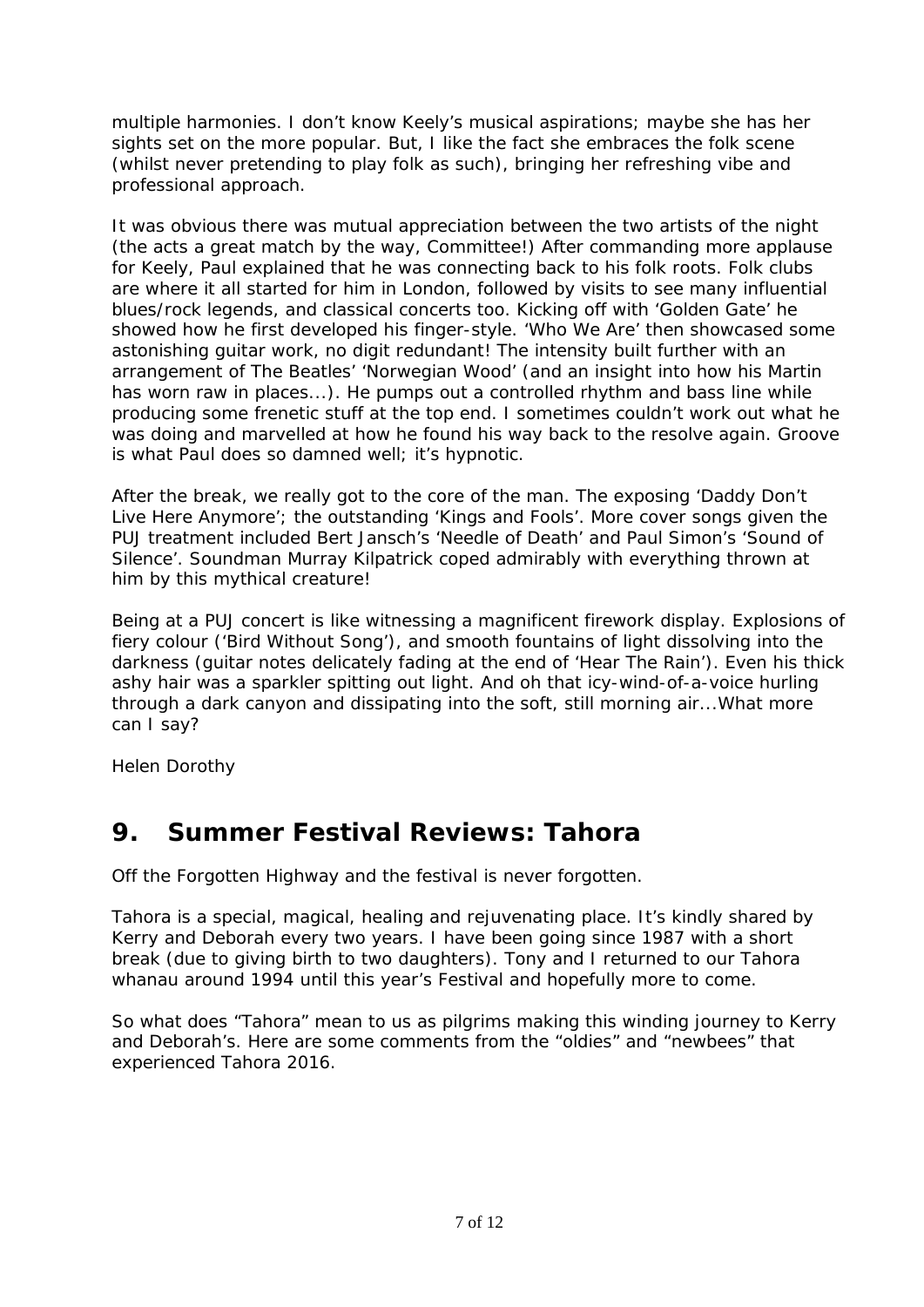"It was quiet without the drummers."

"It was amazingly tidy and in such good nick."

"Sitting there and listening to music wafting past the rolling hills was just bliss."

"More chilled out!" "No wasps" "The renovations, garden, garage all the recent work that has been done looks amazing."



"The poppies. ... Wow." Photo: Eve Manning

"The Shearers Quarters fitted all of us in and around for the evening concerts and daily catch ups. Even though Kerry and Deborah have built their wing at the side, we all felt that we were still welcome and the energy felt the same as thirty years ago."

"It was organic….more like the old days. There were things to do but more time for jams."

"There were plenty of opportunities for people to participate. If there was a need for a concert or an event Kerry would let those people organize it. For example, I felt that a trad singing session would be a good idea and mentioned it to Robin Brew who organized it for the following day."

"I like Tahora, I like the place and the people and the sense of continuity."

One festival visitor said "Tahora was life changing for us; we sold up our property in Auckland and have since brought land in the country to set up a future festival site."

" It's a great opportunity for people to play music, play, laugh, be silly, have mud fight battles or just be and read."

"It's my special place."

For me I reconnect with wonderful friends and have time to create new friends. I find "Tahorans" greet me with big hearts when I arrive and are always willing to help support me in a blackboard concert. Others have experienced the same generosity with their time.

Every Tahora has new "Tahora virgins"; this year included the Frank Burkett Band, Tony Burt and Karen Jones and quite a few others who contributed their own songs in the evening concerts and loved meeting new friendly faces.

Finally, after so many wonderful comments, a very special thanks to Kerry and Deborah who have opened their place to become "our place" for a week.

Kia Ora Tahora.

Charlene Hillyard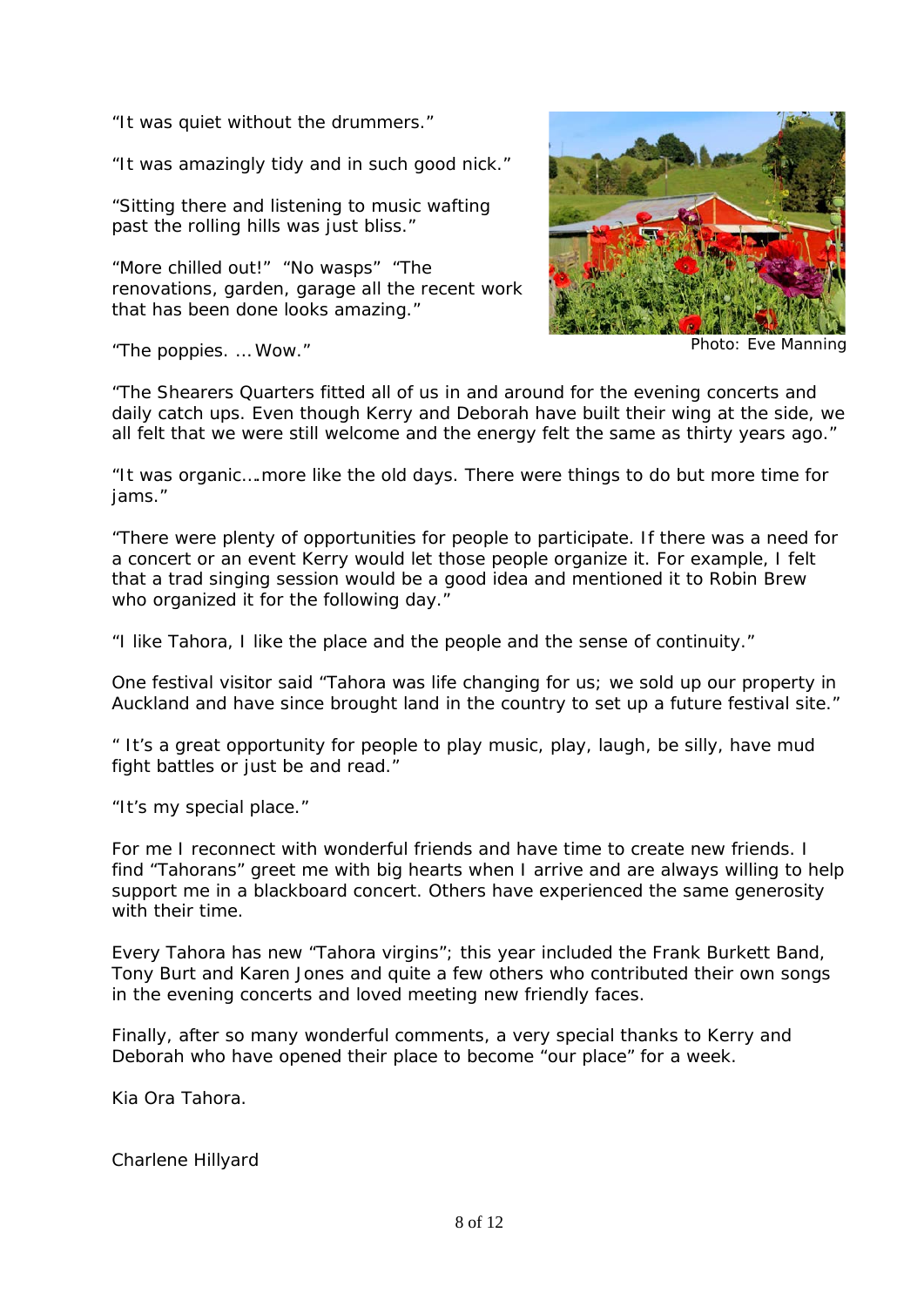# **10. Balladeer music noticeboard**

Where you can advertise your music-related items—lessons, instruments, gigs, band members wanted, etc.

#### **a) Monthly Blackboard Concert, Plimmerton Boating Club, Thursday 10 March, 7 pm**

Hosted by the inimitable Roy McGuinness, this is a great night in a lovely venue with low cost drinks and food, and a sound system. Put this one on your calendar as a regular event. If you want to find out more, contact Roy on (021) 433-878.

#### **b) Trad Singing Session, Upstairs at the Sprig and Fern, Thorndon, Monday 14 March, 6:30 pm**

With Dave Barnes hosting, this session celebrates unaccompanied singing in traditional style. Fine beer and food to be had at the bar. Contact: Dave Barnes [david.barnes@xtra.co.nz](mailto:david.barnes@xtra.co.nz)

#### **c) Coastella International Music Festival, Southwards Car Museum (Kapiti Coast), 26 March (Easter Saturday)**

Coastella International Music Festival organised by Gerry Paul and his friend Paul has an awesome line up, including the undeniably charming 8 piece band from Melbourne Sex On Toast playing raw early 80's funk and heartfelt blue eyed soul; NZ songwriting legend Don McGlashan; Silver Scroll winner Lawrence Arabia; country singer and wandering minstrel Delaney Davidson; three acts from Ireland including chart topper Noelie McDonnell along with ex Gráda singer Nicola Joyce; Morena Dub from Brasil, 22 piece Balkan Orchestra the Balkanistas; Mara TK and so much more.

There will be plenty of entertainment for the kids and the Kapiti Food Truck Collective will be there with a variety of tasty morsels. Craft breweries Tuatara & North End and Zeffer Cider will be there along with Tohu Wines and Foxton Fizz to keep you cool in the historically great Easter weather.

Check it out on the website, facebook and twitter and tickets are already on sale through Eventfinda with a limited early bird offer of only \$65 + booking fee! There will be return buses from the Wellington CBD on the day, tickets also available through Eventfinda for just \$25.

#### **d) Want To Review For The Balladeer?**

We have a handful of willing writers who regularly get shoulder tapped to review AR concerts and we are very grateful to them. The AR Committee is offering a free concert ticket to anyone who reviews a concert for the Balladeer. It is great to hear a range of voices and opinions, so if you are interested please contact Philippa [balladeer@acousticroutes.org.nz](mailto:balladeer@acousticroutes.org.nz)

# **11. Are you ready to perform?**



Are you interested in performing at Acoustic Routes events, including support acts for our monthly concerts? Contact us [performers@acousticroutes.org.nz](mailto:performers@acousticroutes.org.nz)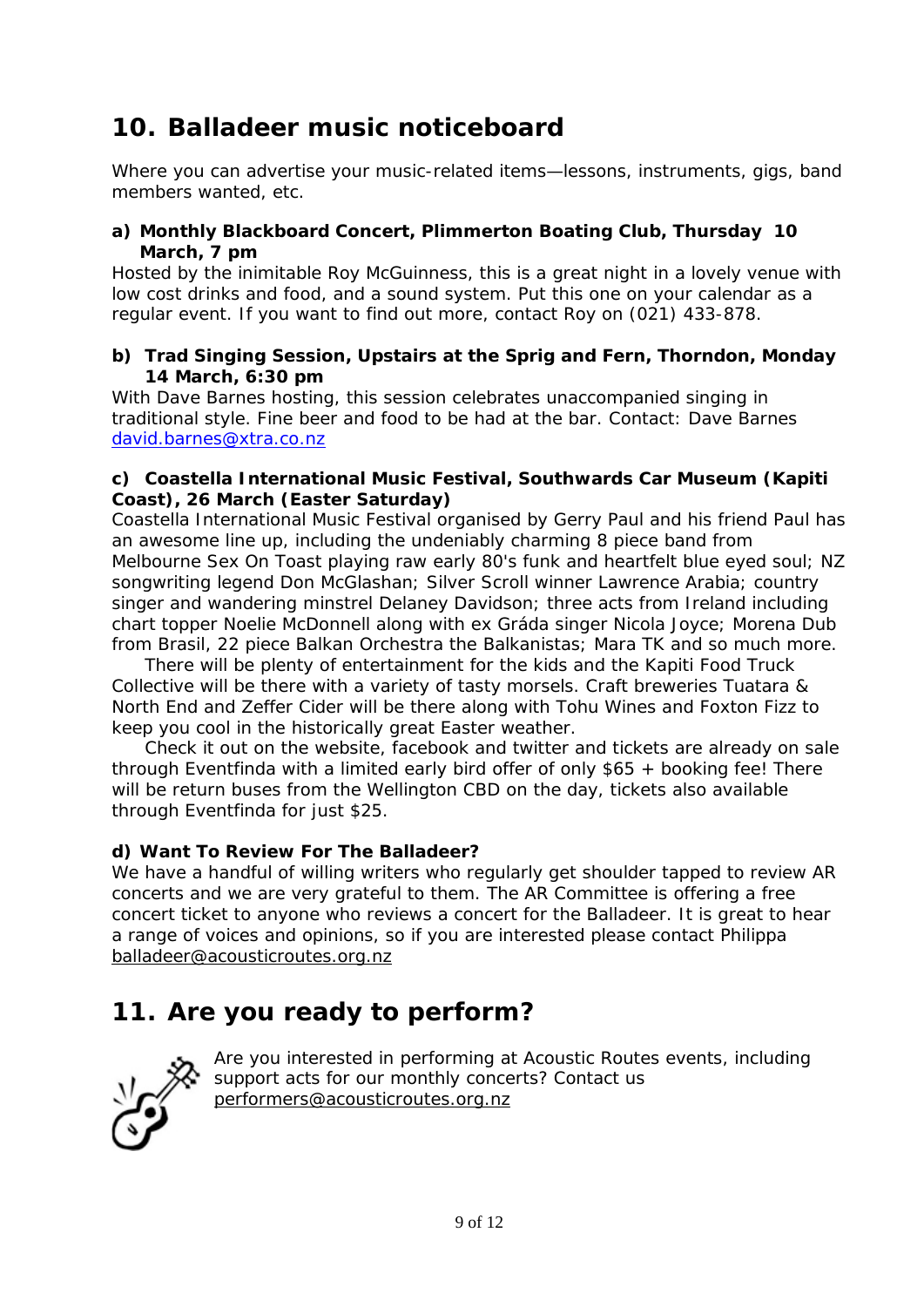# **12. About Acoustic Routes**

Acoustic Routes (Wellington Folk Centre Incorporated) is a club for people who enjoy playing and listening to folk and acoustic styles of music.

We have several regular events each month. The first Sunday of the month is an open mic session at the Thunderbird Café in Featherston Street, from 1-3 pm.

The second Sunday of the month we host a singaround at Alfred Memmelink's Artspace on the Petone foreshore, from 5-7 pm.

The fourth Thursday of the month generally features a concert, usually with a visiting artist and support acts from amongst our membership. These concerts are at Roseneath School Hall, Maida Vale Road, Wellington.

Membership of Acoustic Routes costs \$25 a year for individuals, \$40 for couples or families, or \$15 for students and beneficiaries. It entitles you to door-charge discounts at Acoustic Routes events and also at events put on by most other folk clubs. Members get priority access to performance opportunities, and can have input into the club's activities. To join, email [treasurer@acousticroutes.org.nz.](mailto:treasurer@acousticroutes.org.nz)

Acoustic Routes publishes this newsletter (The Balladeer) at the start of every month, and also an acoustic gig guide for the Wellington region (Acoustic Routes update). You can [subscribe online,](http://eepurl.com/mP90b) or contact [publicity@acousticroutes.org.nz](mailto:publicity@acousticroutes.org.nz)

## **13. Acoustic Routes Contacts**

**President:** Pamela Gerrish Nunn [president@acousticroutes.org.nz](mailto:president@acousticroutes.org.nz)

**Correspondence**: Emma Hart [secretary@acousticroutes.org.nz](mailto:secretary@acousticroutes.org.nz)

**Treasurer/Membership**: Sue Ikin [treasurer@acousticroutes.org.nz](mailto:treasurer@acousticroutes.org.nz)

**Balladeer**: Philippa Boy [balladeer@acousticroutes.org.nz](mailto:balladeer@acousticroutes.org.nz)

**Acoustic Routes update email**: Gerard Hudson [publicity@acousticroutes.org.nz](mailto:publicity@acousticroutes.org.nz)

**Performance opportunities:** [performers@acousticroutes.org.nz](mailto:performers@acousticroutes.org.nz)

**Postal address**: PO Box 27-191 Marion Square, Wellington, New Zealand.

**Website**: [www.acousticroutes.org.nz](http://www.acousticroutes.org.nz/)

**Facebook:** [www.facebook.com/home.php#!/pages/Acoustic-Routes/89128457590](http://www.facebook.com/home.php#!/pages/Acoustic-Routes/89128457590)

## **14. Other regular folk events/contacts in the region**

Americana Jam Session

When: Upstairs room of The Third Eye – the Tuatara temple of Taste,  $4<sup>th</sup>$ Sunday, from 4 to 6:30 pm. Join Richard Klein and friends and enjoy some of the Wellington region's finest players and singers of country, blues, Cajun, old-timey, boogie-woogie and all-around good-time American music, and it's an open session so you can join in.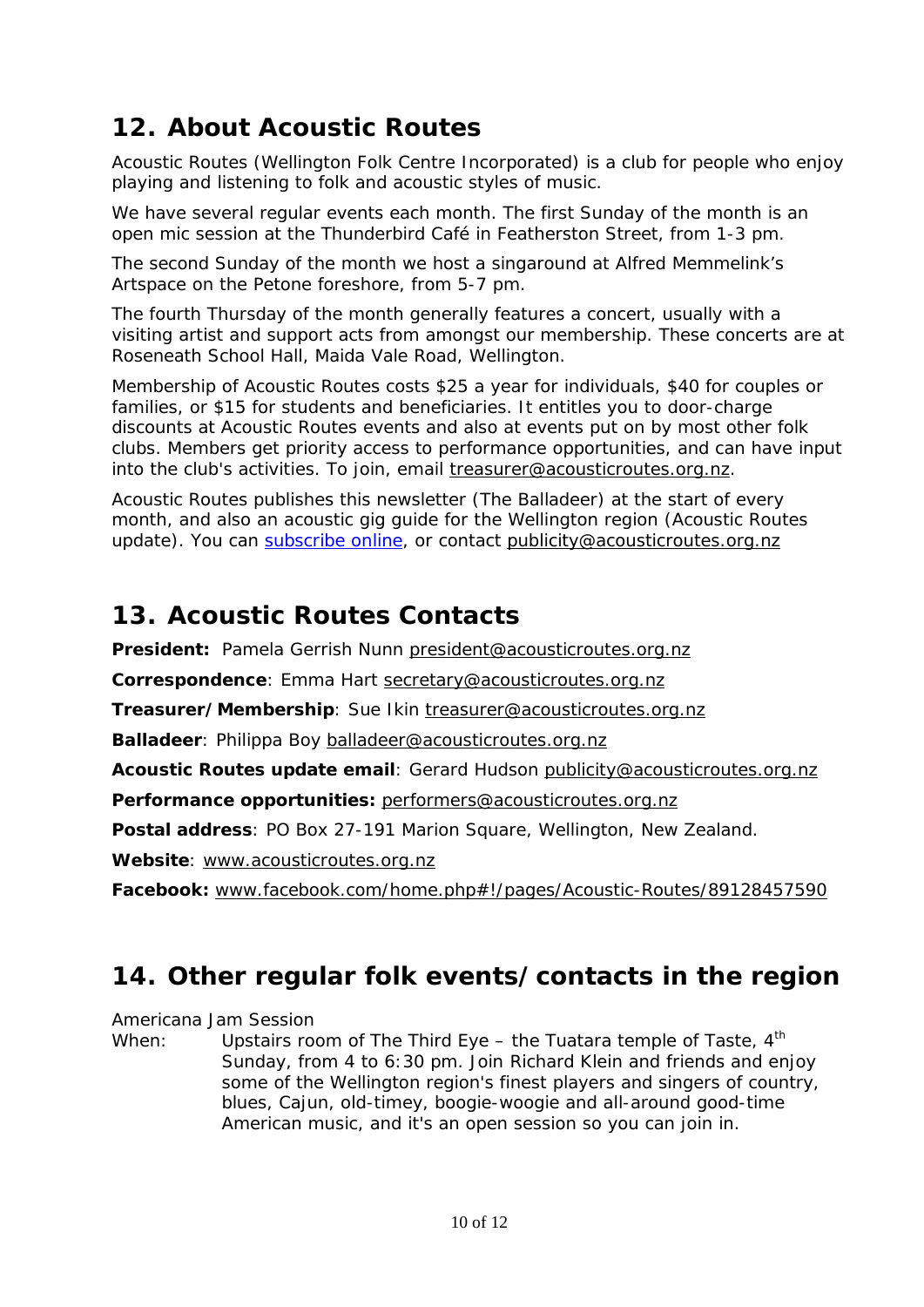Ceol Alba Scottish Music Club

| When: | 4th Friday of month, 7.30 - 9.30pm. A club for playing and/or listening |
|-------|-------------------------------------------------------------------------|
|       | to (mostly) traditional Scottish music. Sheet music supplied or         |
|       | downloadable.                                                           |

Where: Lower Hutt.

Cost: \$5 per night

Contact: Lynne Scott, 04 565 0164 [lynne@scott.gen.nz](mailto:lynne@scott.gen.nz)

Contradance with Chilli Jam

| 4 <sup>th</sup> Saturday of the month, 7:30 pm<br>When: |
|---------------------------------------------------------|
|---------------------------------------------------------|

- Where: St Michael's Parish Hall, Kelburn
- Cost: \$15 waged adult, \$10 unwaged adult or child and \$30 for a family.
- Contact: kevinmcl12@gmail.com
- Finn's Cafe Open Mic Nights
- When:  $4<sup>th</sup>$  Thursday of the month, 7.30 pm. This is a really popular night and a great way to meet other musicians. Hosted by Danilo. Where: Finn's Cafe Bar, 2 Beach Rd, Paekakariki.

International Folkdancing

| When: | Every Wednesday from February to December, 7.30 to 9.15 |  |  |
|-------|---------------------------------------------------------|--|--|
|       |                                                         |  |  |

- Where: Tarrant Dance Studios, 125 Cuba St, Wellington
- Contact: Cashy Yates (04) 569 1618 [cashy@ihug.co.nz](mailto:cashy@ihug.co.nz)

Kapiti Live Music Club

- When: 2nd Wednesday of the month, an acoustic social evening for listening and/or singing and playing, from 7:30.
- Where: Paul and Kimbra's; 3 Jade Lane, Paraparaumu. Off the east end Mazengarb Road as it changes name and turns toward Kapiti Road. Contact: [enquiry@klmc.org.nz](mailto:enquiry@klmc.org.nz) and [http://www.klmc.org.nz](http://www.klmc.org.nz/)

Kelburn Pub Live Music

| When: | Live music every Sunday 3-5 pm.                                          |
|-------|--------------------------------------------------------------------------|
|       | Sunday Roots on the first Sunday of each Month, 4-7pm. Hosted by Pip     |
|       | Payne and featuring a different quest artist each month. Details 'Sunday |
|       | roots' on Facebook.                                                      |

Contact: Pip Payne if you want to perform - 027 654 5419.

Levin Folk Club

- When: 2nd Friday of month, 7.30 pm, blackboard concert plus guest artist.
- Entry: Members \$5, Non-Members \$10, Children \$3 (includes supper) 4th Friday of month, 7.30 pm, acoustic night. \$2
- Where: Horowhenua, Scottish Society and Pipe Band hall, cnr Bartholomew Rd and Middlesex St.
- Contact: Barbara Lucas [bmserendipity@gmail.com](mailto:bmserendipity@gmail.com)
- Website: [www.levin-folk-music-club.org.nz](http://www.levin-folk-music-club.org.nz/)

Mainly Acoustic Music Club

| When: |  | (Mostly) every 2nd Tuesday of the month, 7.30pm |  |  |  |  |
|-------|--|-------------------------------------------------|--|--|--|--|
|-------|--|-------------------------------------------------|--|--|--|--|

- Where: Mayfair Cafe, 116 Main Street, Upper Hutt
- Contact: Kevin & Sue Meehan (04) 970 4008
	- For enquiries or newsletter email [harrier@paradise.net.nz](mailto:harrier@paradise.net.nz)